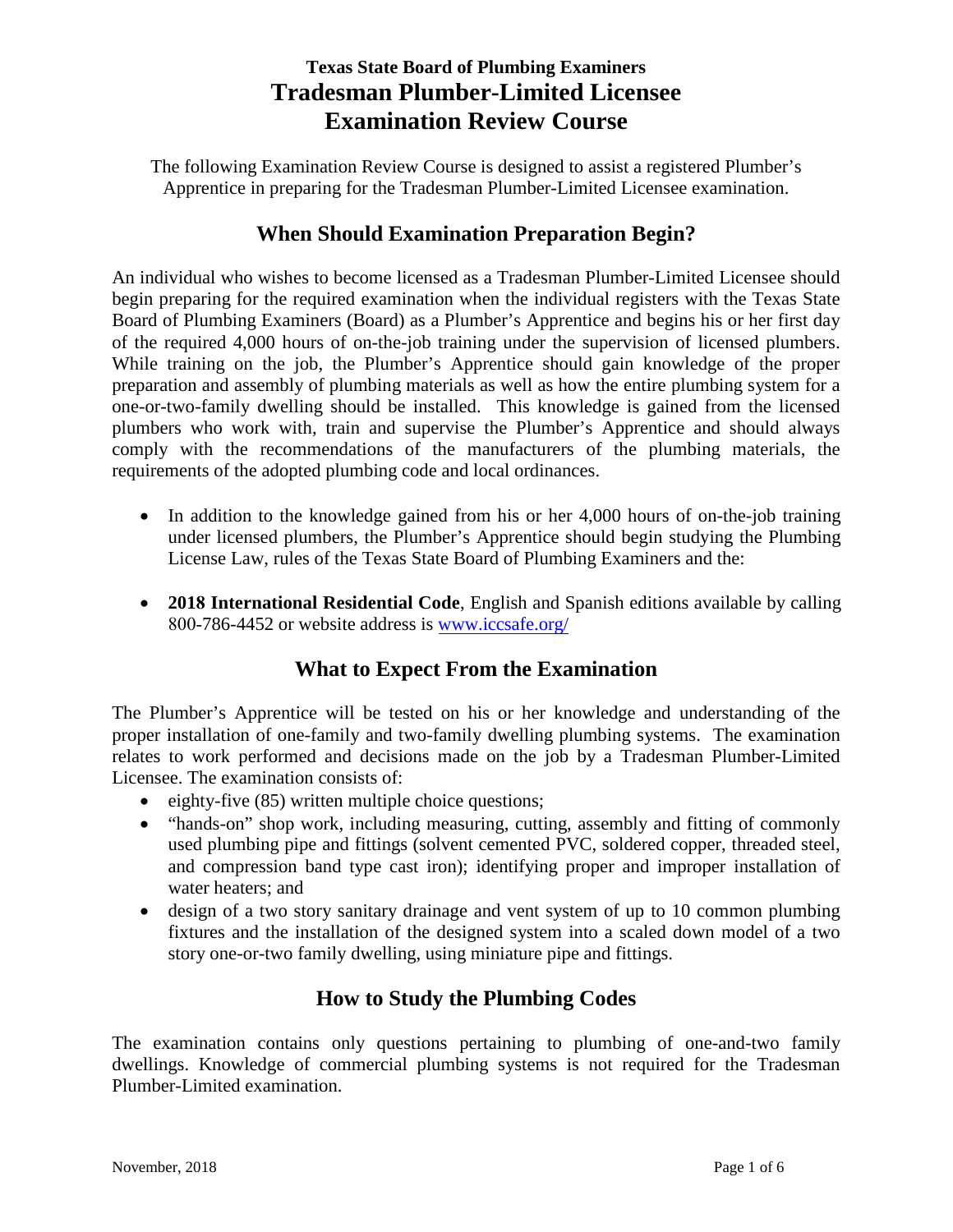In some instances, a plumbing code may refer to a manufacturer's recommendations on a particular subject. For the purposes of the examination, the Plumber's Apprentice needs to be familiar with the manufacturer recommendations for the installation of solvent cemented P.V.C. joints, steel pipe threaded/screwed joints, soldered copper joints and compression band type cast iron joints. These manufacturer recommendations are found in the form of the manufacturer instructions for the assembly of the particular product. For example, the label on most cans of P.V.C. primer and solvent cement have instructions for the proper preparation of the pipe and application of the primer and solvent cement. Manufacturer recommendations are also found on the labels of most pipe joint compounds for threaded/screwed joints and soldering fluxes for copper soldered joints. Manufacturer recommendations for compression band type cast iron joints are supplied with the bands or from the supplier or manufacturer.

The plumbing codes are separated into chapters according to subjects. Some subjects are covered in more than one chapter, depending on which code is chosen to study. For example, installation of methods for plumbing materials are generally covered in the General Regulations chapter, but more specific methods for installing solvent cemented P.V.C. water pipe, may be found in the chapter on Water Supply and Distribution.

When preparing for the examination, the Plumber's Apprentice should pay particular attention to the following chapters and subject matter listed under each chapter:

## **Chapter on Definitions**

Studying a plumbing code should begin with learning and understanding the proper plumbing terms and their meanings found in the chapter on definitions. When the proper terms and their meanings are known and understood, the Plumber's Apprentice will find the other chapters in the plumbing code much easier to understand. The plumbing codes use only correct plumbing terms and do not contain any slang terms. Since the examination is based on the plumbing codes, only correct terms are used in the examination.

A Sample Question from the Tradesman Plumber-Limited Examination:

A vertical vent pipe installed to provide circulation of air to and from any part of the drainage system is known as a/an:

- A. individual vent
- B. vent stack
- C. combination waste and vent
- D. wet vent

## **Chapter on General Regulations or General Requirements**

The chapter on general regulations or general requirements, generally addresses the requirements for the installation of plumbing. Some of the subjects in this chapter may be more specifically addressed in the other chapters of the code. Some of the subjects covered in this chapter include:

- types of materials and fixtures which may and may not be used;
- installation methods which may and may not be used;
- protection of piping from corrosion, stress, freezing and physical damage;
- proper bedding, support and protection of pipe installed in trenches and tunnels;
- limitations on cutting, notching and boring of the building structure;
- required types and methods of testing and inspection of the plumbing system.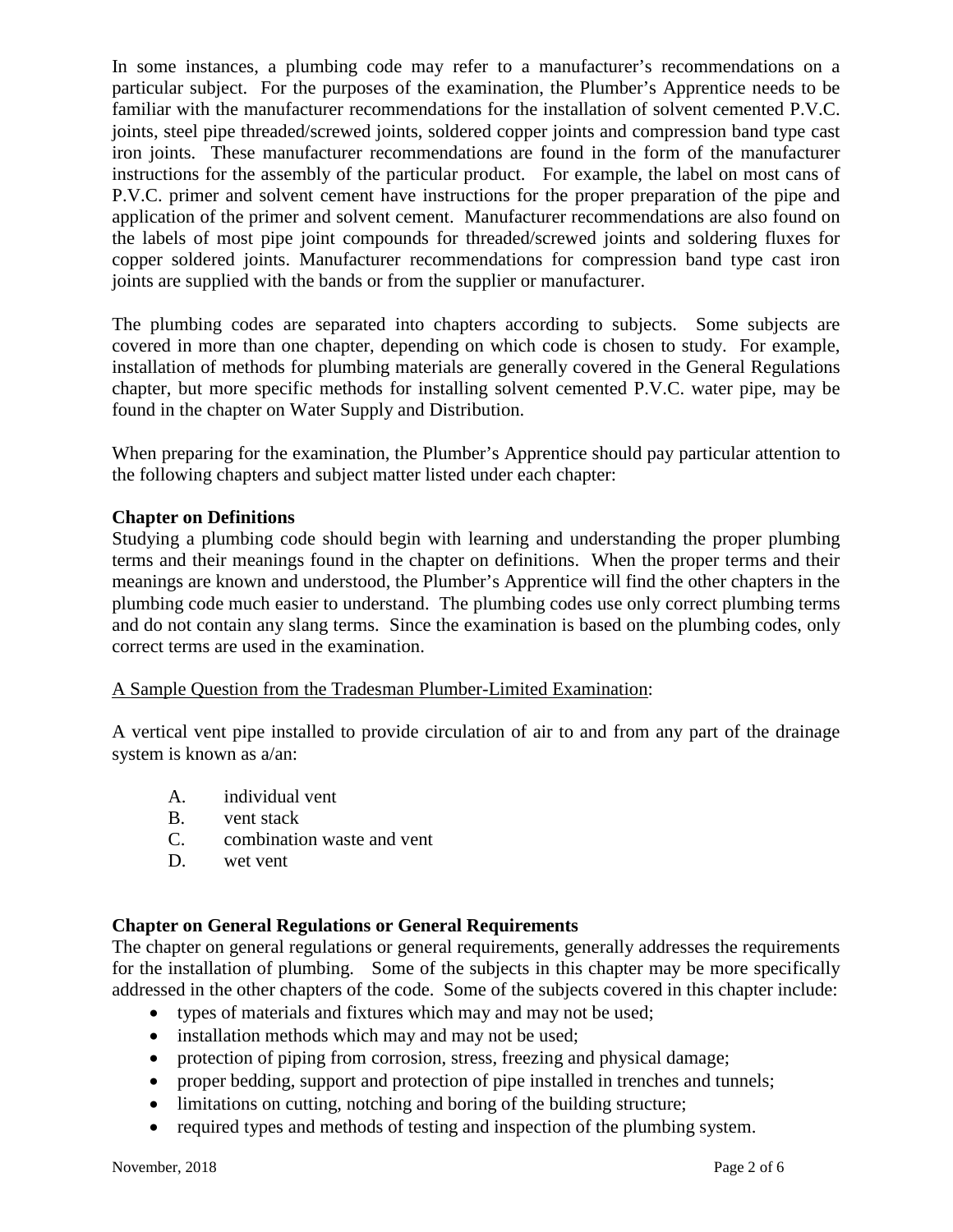### A Sample Question from the Tradesman Plumber-Limited Examination:

Pipe, fittings, traps, fixtures, material or devices used in a plumbing system shall be:

- A. painted blue to indicate waste
- B. dyed
- C. marked with identification of the manufacturer
- D. colored

#### **Chapter on Plumbing Fixtures**

The chapter in the codes on plumbing fixtures addresses the approved types and sizes of fixtures, faucets and fixture fittings and their installation. Some of the subjects covered in this chapter are:

- water closets, bidets, lavatories, bathtubs, showers, sinks, automatic clothes washers, dish washers, food grinders;
- fixture fittings and accessories, such as p-traps, tailpieces, slip joint connections, flush valves and overflows in water closet tanks.

#### A Sample Question from the Tradesman Plumber-Limited Examination:

Concealed slip joint connections on fixtures shall be:

- A. plastic
- B. prohibited
- C. made with pipe dope
- D. accessible

#### **Chapter on Water Heaters**

The chapter on Water Heaters addresses the installation of water heaters, including the required connections, valves and safety devices. The chapter in the codes on fuel gas, also address many requirements for water heater installation and venting. Some of the subjects addressed in the chapter on Water Heaters are:

- approved locations of water heaters
- supply valves
- pressure and temperature relief valves and drains
- drain pans

During the examination, the Plumber's Apprentice will view several water heater installations. Each water heater installation will be numbered. Each water heater will have the manufacturer's warning and statistical labels affixed to the water heater. Each water heater installation will contain some code violations, which must be identified by the Plumber's Apprentice.

#### A Sample Question from the Tradesman Plumber-Limited Examination:

The gas shutoff valve on water heater #1 must be of an approved type and installed:

- A. less than 3 feet from the water heater and in the same room
- B. more than three feet from the water heater and down stream of a union
- C. more than three feet from the water heater in an adjoining room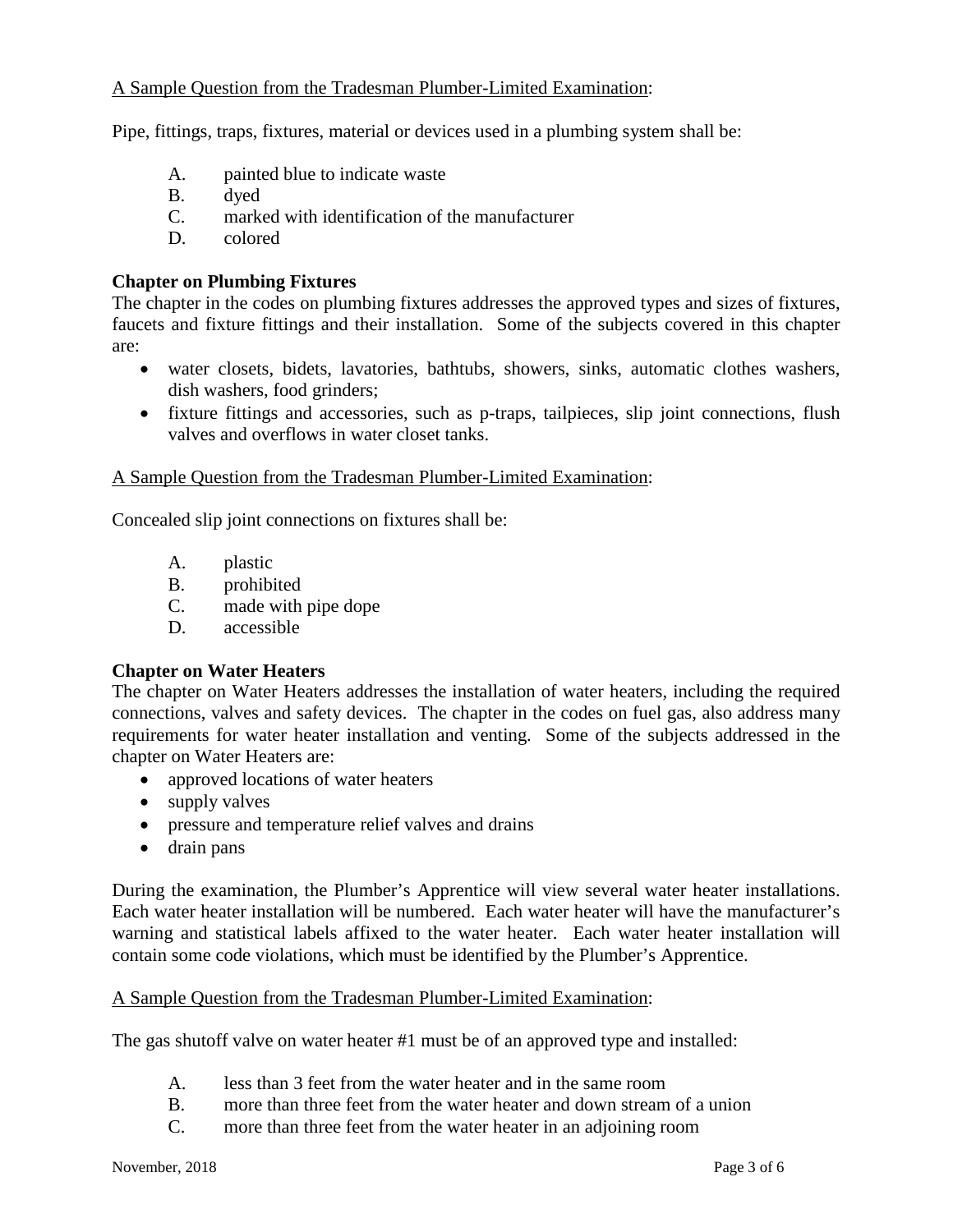D. less than 5 feet from the water heater in an adjoining room

## **Chapter on Water Supply and Distribution**

The chapter on water supply and distribution address materials and installation of hot and cold water supply and distribution systems. Some of the subjects covered in this chapter are:

- cross-connection contamination prevention, including vacuum breakers and air gaps;
- approved materials for water supply piping
- required methods for installation of water piping, including threaded, solvent cement and solder joints

### A Sample Question from the Tradesman Plumber-Limited Examination:

To prevent turbulence and flow loss, piping must be:

- A. insulated
- B. all stainless steel
- C. reamed to full bore
- D. sleeved

## **Chapter on Sanitary Drainage**

The chapter on sanitary drainage addresses the materials and installation of sanitary drainage piping systems. Some of the subjects covered in this chapter are:

- approved and prohibited materials for sanitary drain piping;
- required methods for installation of drainage piping, including solvent cement joints;
- required distance between building drain and water service
- required locations of cleanouts
- testing of sanitary drainage piping

#### A Sample Question from the Tradesman Plumber-Limited Examination:

Horizontal drainage piping 2 inches or less in diameter shall be installed with a fall of not less than \_\_\_\_ of an inch per foot.

| A. | 3/4 |
|----|-----|
| В. | 1/2 |
| C. | 1/4 |
| D. | 1/8 |

#### **Chapter on Vents**

The chapter on vents addresses the materials and installation of vent systems, which allow the sanitary drainage system to operate properly. Some of the subjects covered in this chapter are:

- the purpose of properly installed vent systems
- the different vent types and components which create a complete vent system
- vent terminals
- grading of vents
- connection of vent piping to sanitary drainage piping
- wet venting on the same floor versus wet venting one floor above another

## A Sample Question from the Tradesman Plumber-Limited Examination: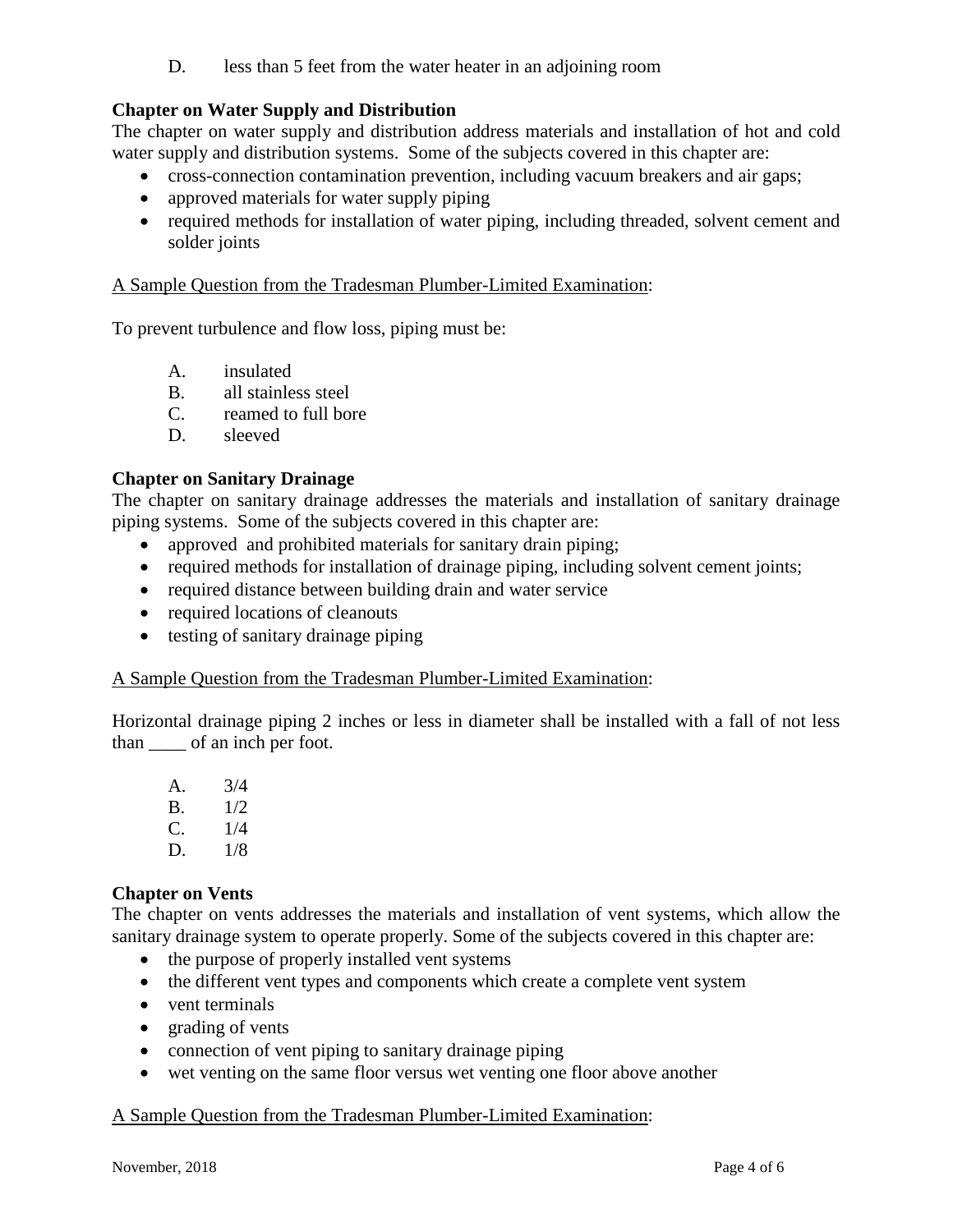Horizontal vent pipes shall be level or graded as to drip back by gravity to:

- A. the main vent pipe
- B. the main soil stack
- C. the loop vent
- D. the soil or waste pipe that it serves

### **Chapter on Traps**

The chapter on traps addresses the materials and installation of traps in the sanitary drainage system. Some of the subjects covered in this chapter are:

- design of different types of traps
- fixture traps
- protection of trap seals
- prohibited traps

### A Sample Question from the Tradesman Plumber-Limited Examination:

In a vertical stack, the use of a wye and 1/8 bend for a trap connection could create:

- A. an airlock
- B. back pressure
- C. an "S" trap
- D. backflow

### **Chapter on Fuel Gas or Fuel Piping**

The chapter on fuel gas or fuel piping addresses the pipes, valves, fittings and installation of those materials used for supplying fuel gas to water heaters and appliances. The subjects covered in this chapter that the Plumber's Apprentice should be knowledgeable of are:

- the different types of fuel gasses
- approved and prohibited materials for fuel gas piping
- testing of fuel gas systems

The Plumber's Apprentice should also know that in order to install liquefied petroleum (L.P.) gas, a separate license issued by the Texas Railroad Commission must first be obtained by anyone who installs L.P. gas piping.

#### A Sample Question from the Tradesman Plumber-Limited Examination:

Which test medium cannot be used for testing a fuel gas system?

- A. Air
- B. Oxygen
- C. Nitrogen
- D. Carbon dioxide